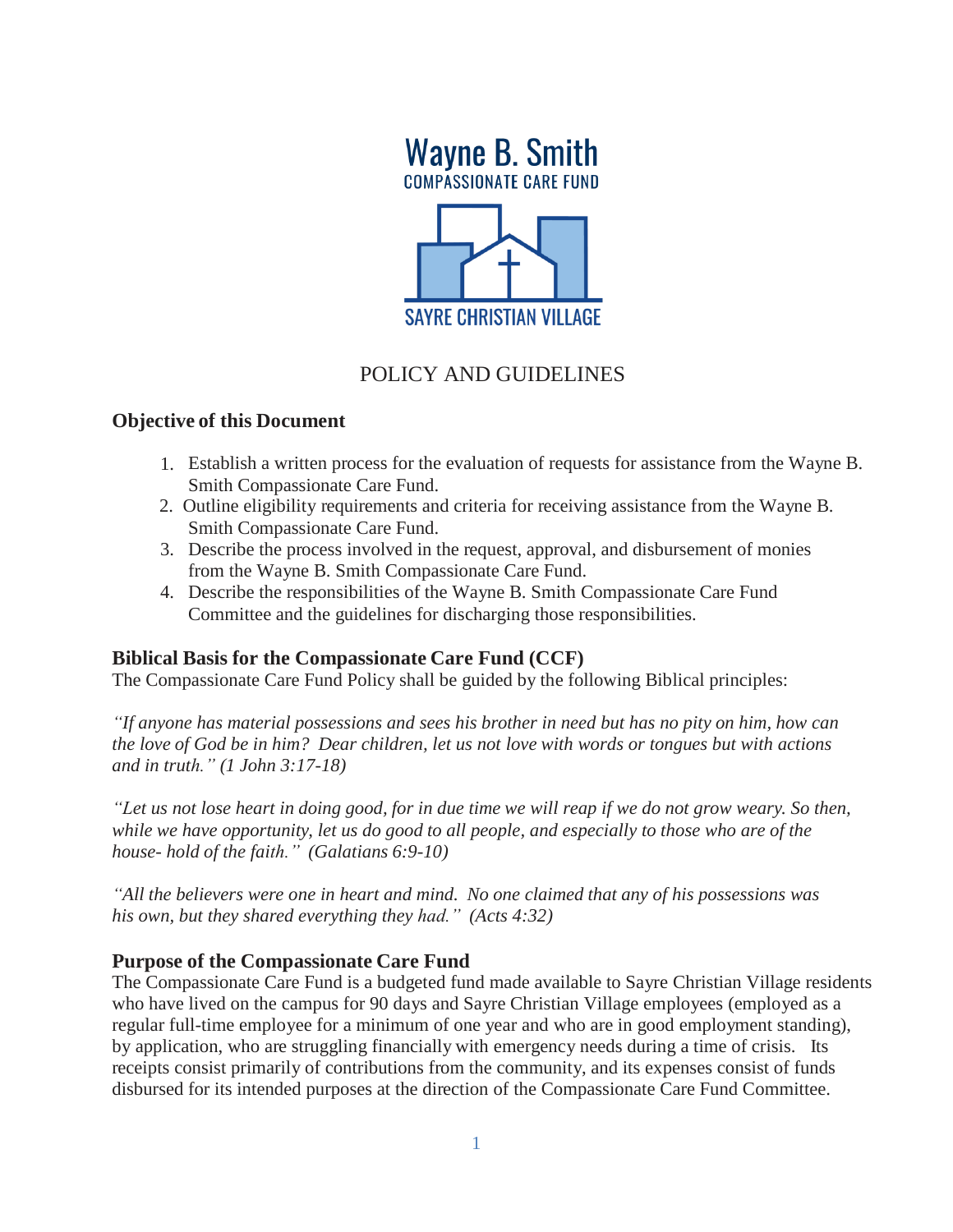Grants will be awarded as funds are available. The CCF Committee will make the final determination on all grants. The CBO Board will set aside funds as they become available for grants to eligible recipients as determined by the CCF Committee. Upon approval by the CBO Board, a portion of the Wayne B. Smith Compassionate Care Fund monies may be granted to the Sayre Christian Village Healthcare Center to help offset the revenue shortfall experienced by serving Medicaid residents.

## **Oversight and Accountability**

A committee will be appointed by the Board President to serve as the Compassionate Care Fund Committee consisting of four (4) Board Members and the Executive Director, The Human Resources Director and the Executive Director will be responsible for reviewing/screening all applications prior to them being submitted to the CCF Committee for consideration. At least three (3) members of this Committee will then be responsible for reviewing/screening the applications of members applying for assistance. These same three (3) Committee members will make a determination regarding the awarding of grants from the Fund to qualifying applicants.

### **Compassionate Care Fund Committee**

Each Compassionate Care Fund Committee member serves at the appointment of the Board President for a term of two (2) years. There is no restriction on the number of consecutive years a member may serve on the Committee. Each member of the Committee must sign a "Confidentiality" Agreement.

#### **Sources of Income for the Fund**

All funds come from donations designated to the Wayne B. Smith Compassionate Care Fund. Contributions to the Compassionate Care Fund may not be earmarked or otherwise designated for a particular purpose or individual. In order to comply with IRS regulations concerning charitable contributions, all contributions to the Compassionate Care Fund must be unconditional and without personal benefit to the donor.

#### **Eligibility**

Only current residents of Sayre Christian Village who have lived on campus for 90 days or regular full-time employees of Sayre Christian Village with service of at least one year and who are in good employment standing may qualify to receive assistance from the Compassionate Care Fund.

#### **General Guidelines**

The Compassionate Care Fund is intended as a source of last resort, to be used only after the applicant requesting assistance has explored all other possibilities of help from family, friends, savings, or investments. The Fund is intended to help people's emergency needs during a time of crisis.

Generally, assistance from the Compassionate Care Fund to a recipient or household cannot exceed one request within a 12-month period. The Compassionate Care Fund Committee will govern the amount of assistance offered according to the limit in place at the time of request. This limit will be determined by the Compassionate Care Fund Committee, in conjunction with the CBO Board.

Disbursements from the Compassionate Care Fund may not be made in the form of a loan. Under no circumstance is a disbursement from the Compassionate Care Fund to be considered a loan. No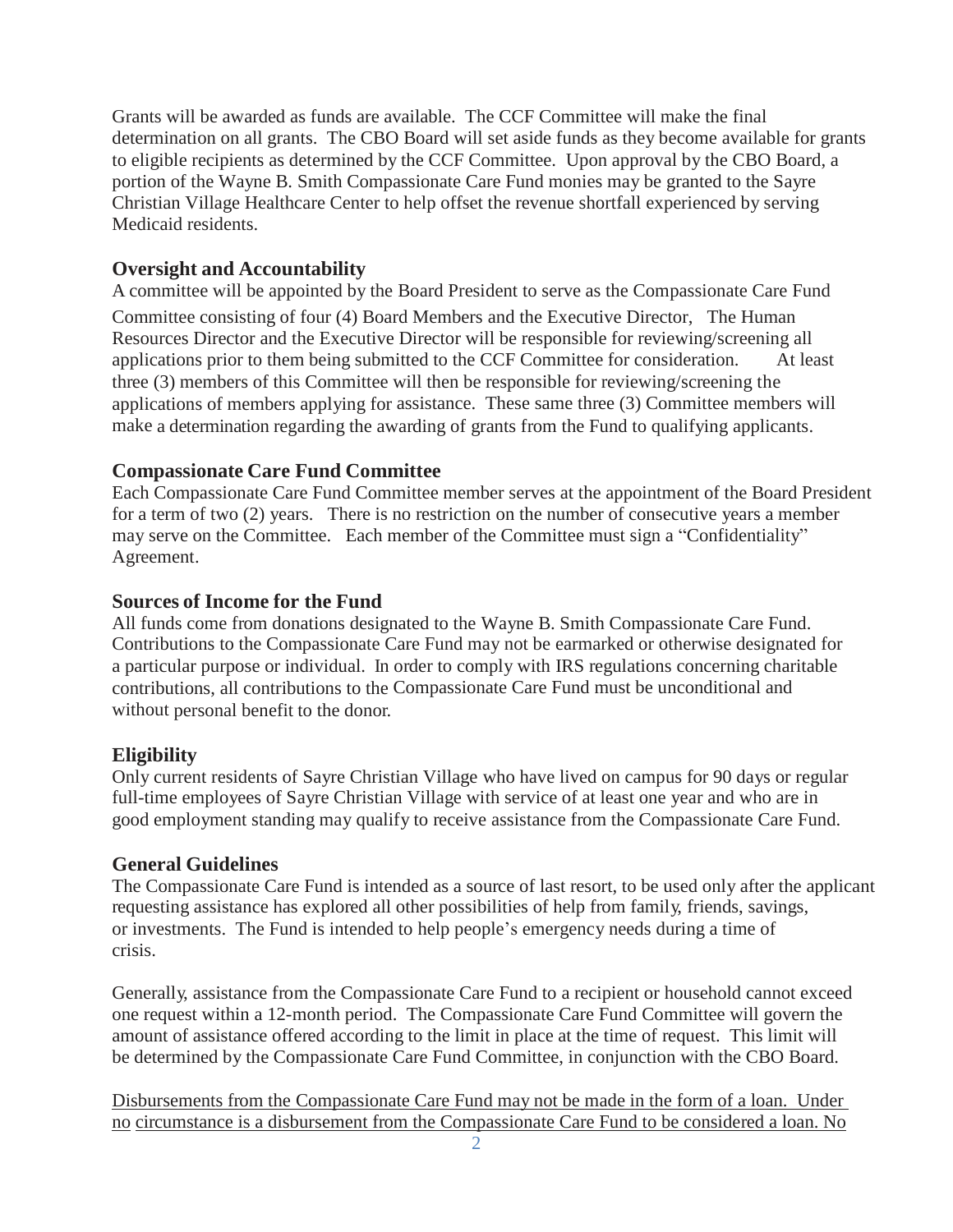#### disbursement may be repaid, either in part or in full, in money or in labor.

While not a requirement for every situation, a Sayre Christian Village employee applicant requesting assistance may be asked to receive financial counseling. A member requesting help must be willing to give the Human Resources Director and Executive Director permission to follow up on any of the information provided to the Committee. The Committee will be sensitive to confidential issues.

#### **Compassionate Care Need Categories**

The stated purpose of the Compassionate Care Fund is to meet people's emergency needs during a time of crisis. This section lists some of the most basic needs, or circumstances, under which financial assistance may be disbursed from the Fund:

- Mortgage payments that must be paid immediately in order to avoid foreclosure on a primary residence – EMPLOYEES ONLY
- Medical expenses for resident/employee, spouse or a person claimed as a dependent on a federal tax return
- Burial or funeral expenses for a deceased parent, spouse, child or person who is claimed as a dependent on a federal tax return
- Rent that must be paid immediately in order to avoid eviction
- Requests for other needs will be considered on an as-needed basis

Although not all inclusive, below is a list of some needs that may not be met by the Compassionate Care Fund:

- Utilities (lights, gas, water) cell phones\*, pagers  $\&$  cable TV are not eligible expenses
- School expenses (i.e. tuition or fees), business investments, or anything that brings financial profit to the individual or household applying
- Payment of credit card balances- Exceptions can be made when an individual has had to use a credit card in a crisis or emergency (e.g., hospitalization, death, etc.)
- Needs of individuals who are wanted by the law or for paying fines as a result of breaking the law
- Penalties related to late payments or irresponsible actions
- Private school fees or tuition
- Legal fees
- Business ventures or investments

In the event a need cannot be met by the Wayne B. Smith Compassionate Care Fund, recommendations for further assistance can be made to the individual submitting the request.

#### **Process of Applying for Assistance**

A resident or employee seeking assistance from the Compassionate Caret Fund should take the following steps:

1. Obtain a "Compassionate Care Request Application" from the Main Reception Desk at each building on campus, the Human Resources Office, or the Sayre Christian Village website [www.sayrechristianvillage.org.](http://www.sayrechristianvillage.org/) The application must be completed fully, with all supporting